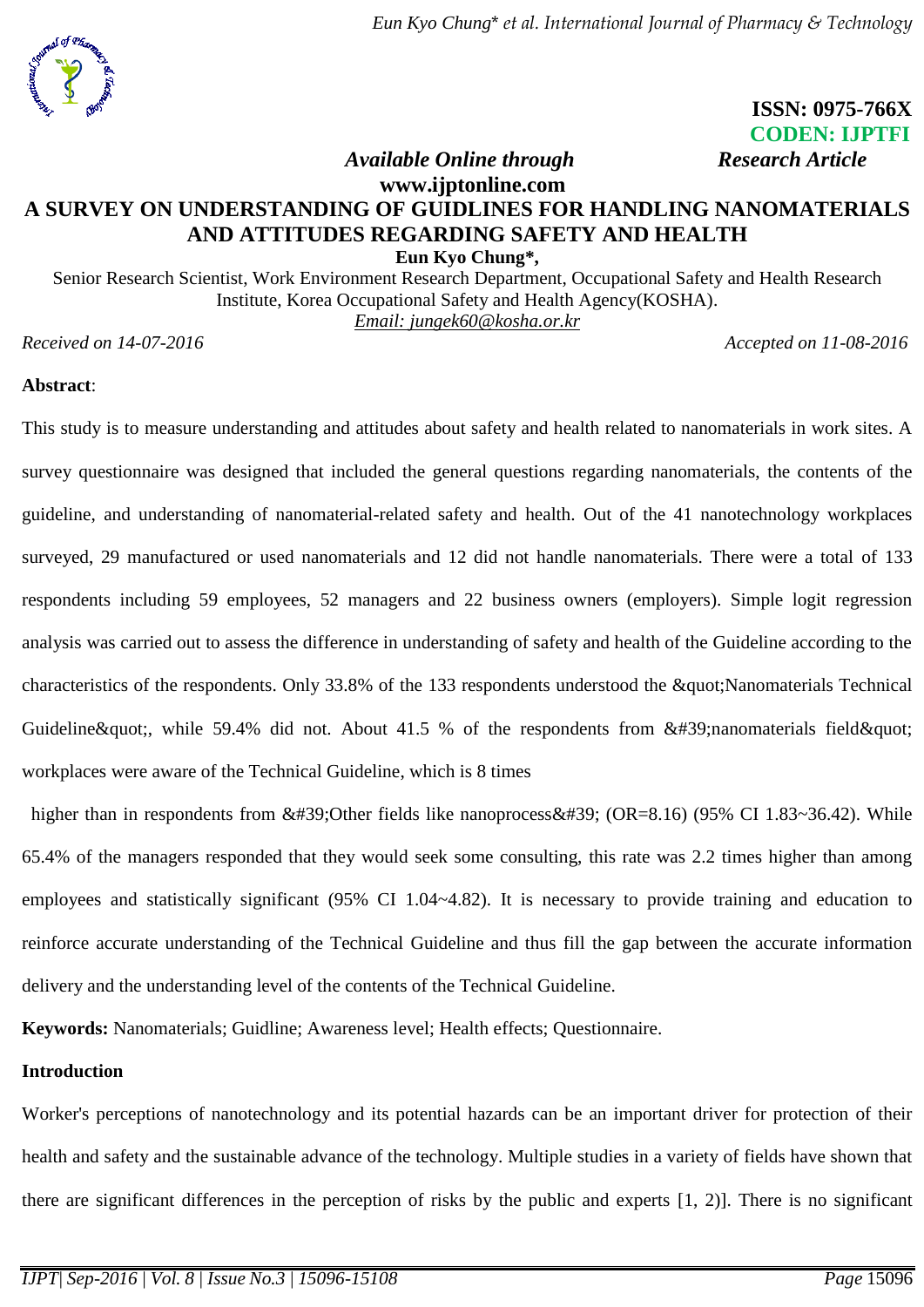*Eun Kyo Chung*\* *et al. International Journal of Pharmacy & Technology* relationship between nanoscientists' attitudes and their citations of nanotechnology environmental, health, and safety publications [3].

Besley et al (2008) studied risk perceptions of US nanoscientists and found that support for regulations is strongest in the fields where the scientists' risk perceptions are highest [4]. Lee et al. (2008) reported that 74% of the public (N=599) have not heard about the potential risks of nanotechnology and 77% expected that nanotechnology/nanomaterials don't have harmful effects on human or ecological health. 74% of experts (N=165) realized the potential hazards by nanomaterials [5]. Thus, the perception levels of workers, managers and owners were much lower than those of experts.

Systematic safety control of nano products is urgently required in Korea. From 2005, the Ministry of Knowledge Economy has promoted the Integrated Plan for Safety of Nano Products for safety evaluation, establishing control systems, and internationally recognized standards.

Since it is likely that the safety of nanomaterials will be of global concern in the future, and could potentially lead to trade and technical barriers between countries, in 2011 the Ministry of Environment together with the Ministry of Employment and Labor, the Ministry of Knowledge Economy, the Ministry of Science, ICT and Future Planning and the Ministry of Food and Drug Safety, has implemented the "First Nano Safety Management Master Plan" [6].

Currently, there are 32 kinds of nanomaterials including  $TiO<sub>2</sub>$  and CNT (carbon nanotubes) that are distributed in Korea, and about 59,000 tons of nanomaterials are manufactured or imported into Korea annually. TiO<sub>2</sub> and SiO<sub>2</sub> are a majority of these nanomaterials [6].

Artificially manufactured nanomaterials (hereafter "manufactured nanomaterials") and various nanotechnologies are expected to have huge influence on our ordinary life. However, there are concerns regarding potential health effects in workers and the general population because of exposures to such materials. These concerns are partly driven by the lack of knowledge regarding the exposures and the related health effects.

As manufacture and production increases, the potential exposures of workers in the production and research facilities will increase. While active studies on nanomaterials are being carried out with government support, there is lack of data on exposure conditions and exposure evaluation.

This paper is part of an ongoing effort in Korea to develop methods to ensure safe use of these materials during handling and production. It is important to generate the necessary data regarding the types, amounts and exposure levels of nanomaterials, safety and control measures, and the infrastructure to implement these strategies.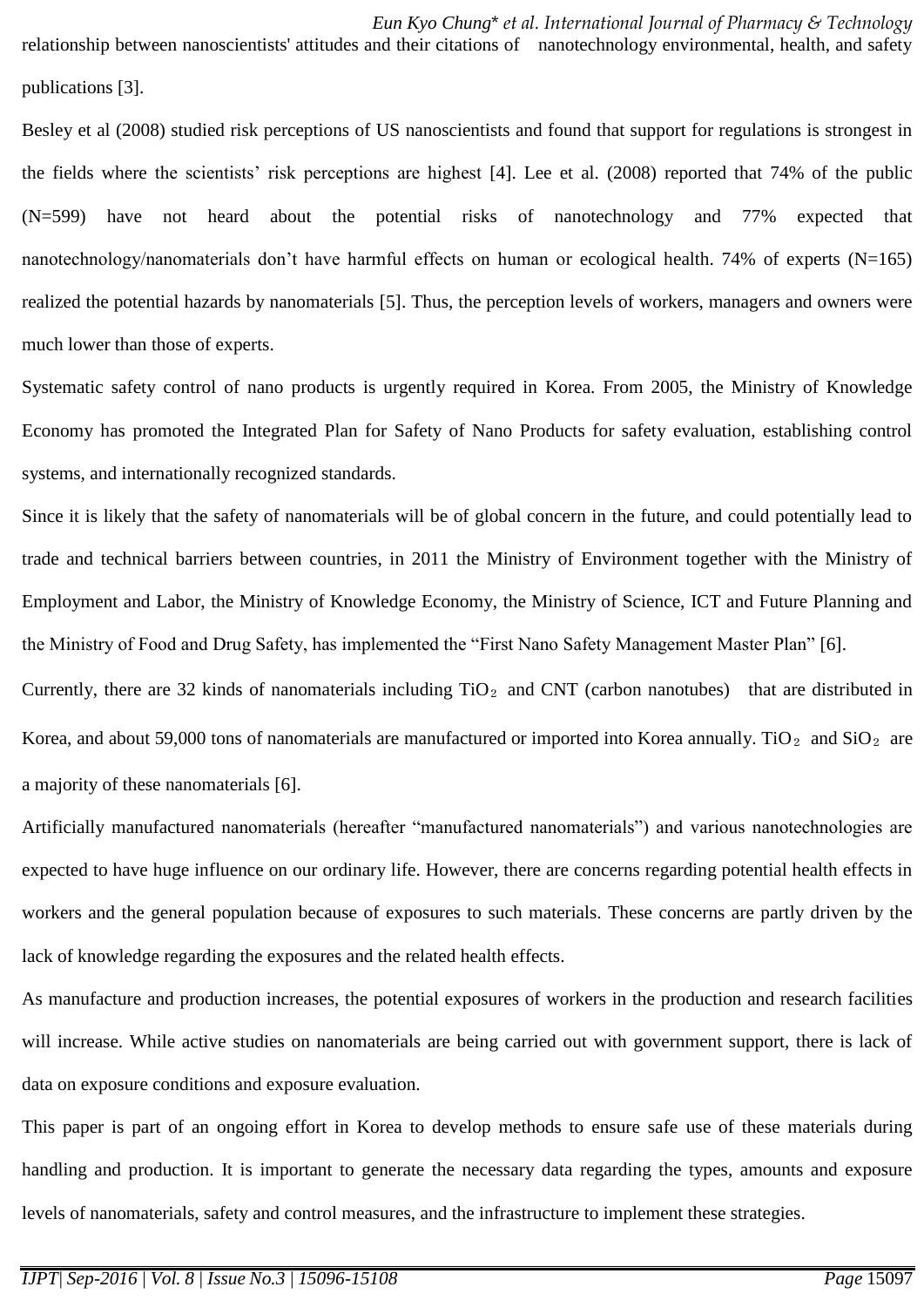#### **Materials and Methods**

### **1. Survey target and questionnaire**

A survey questionnaire was developed by simplifying the nanomaterials safety and health guideline (hereafter "guideline") into ten questions. It included questions on sealing, isolation, personal protective equipment use, and safety and health education for business owners and employees. The questionnaire for working environment assessment were distributedamong 596 respondents in 184 manufacturers through health personnels of each manufacturer by post mail. The questionnaires were collected 3 to 5 weeks after distribution by the health personnels, and examined for the whole subject.

The target business workplaces included any enterprises engaged in the handling of nanomaterials or using nanotechnology ( $N = 184$ ) according to the Yearbook of Nano in 2014[7]. Analyzed were data from 133 respondents out of the 596 (22.3%), who fully completed the questionnaires. The respondent companies have theprocess that handlenanomaterials andnon-respondent companiesdoes mainly not handle them.

The questionnaire included basic demographic questions, followed by a survey of the respondents' understanding of various aspects of the guideline. The questionnaire used in this study is presented in Appendix 1.

## **Analysis**

To measure understanding and attitude on the safety and health on nanomaterials, a 5-point scale for scoring was used, with higher scores indicating higher understanding and better attitudes regarding safety and health. Multiple responses for 5 itemswas designed so that the sum of scores can be converted to 100-point scale. Simple logit regression was used to analyze the differences between various groups in their perception of safety and health of the guideline. The significance level for all statistical tests was 0.05. All statistical analyses were conducted using SPSS for Windows (IBM, 18.0k).

### **Results and Discussion**

Responses to the questionnaire survey were received from 41 workplaces. Out of the 41, 29 manufactured or used nanomaterials and 12 were nanotechnology workplaces that did not handle nanomaterials. Five workplaces were engagedin both manufacture and use of nanomaterials. There were 34 nanomaterial handling places in Korea in 2012 according to the Ministry of Environment. Thus, we can assume that the 29 who responded to the survey are representative of of all workplaces. There were a total of 133 respondents including 59 employees, 52 managers, and 22 business owners (employers).Theresultsincludedan analysis ofthenanotechnology workplaces that did not handle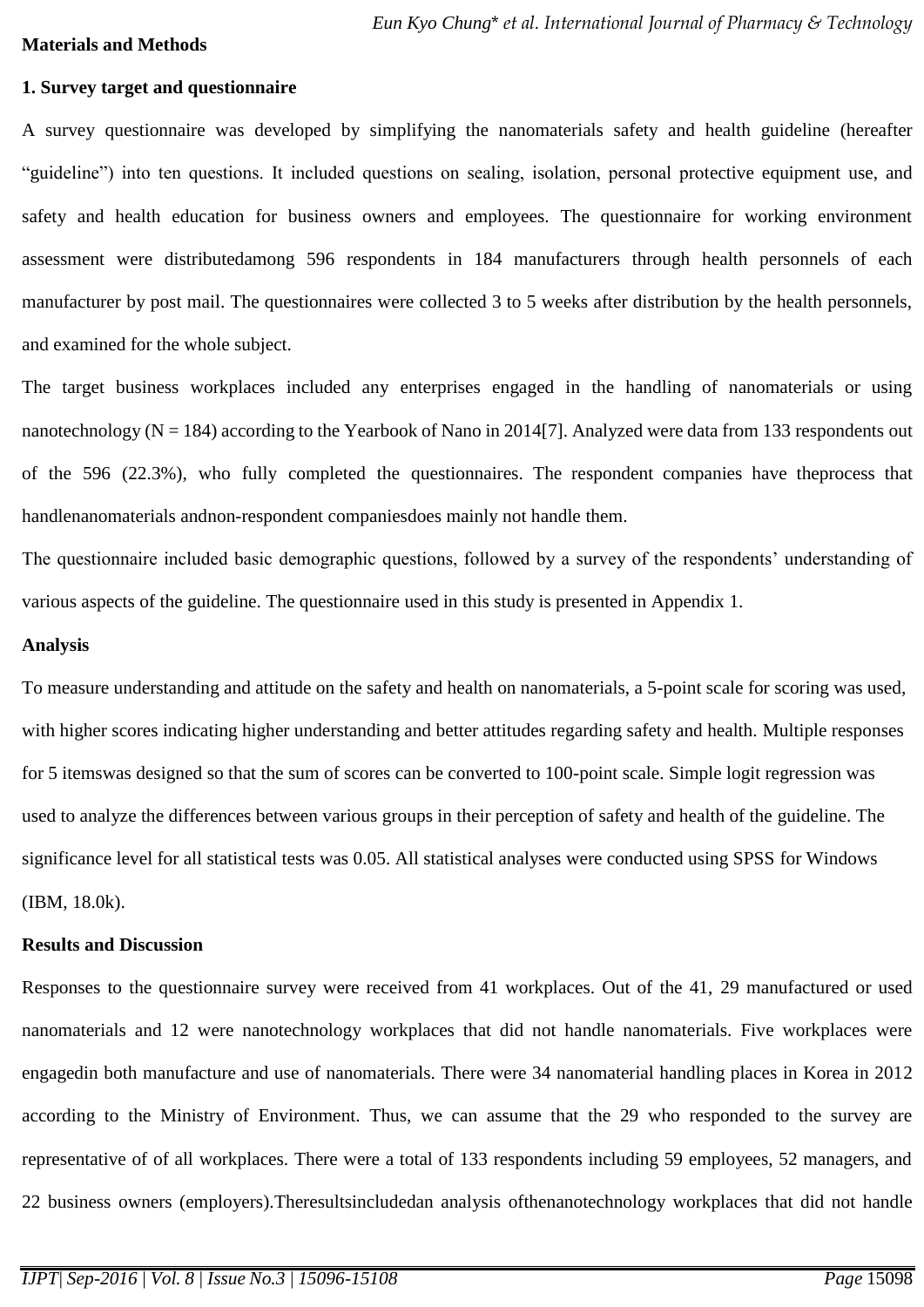nanomaterials.

In terms of regional distribution, 59 respondents were from Gyeonggido (44.4%), followed by Daejeon 26 (19.6%), and Chungnam 12 (9.0%), and other areas 36 (27.1%). Around 31.6% of the workplaces had 10-29 employees, 23.3% of workplaces had 5-9 employees, and 13.5% of workplaces had 1-4 employees. Thus, a total of 68.3% of workplaces were small-scale industries with less than 30 employees, the rest were medium and large scaleindustries.

A majority of the respondents - 103 (77.4%) - worked with nanomaterials, followed by nano-measurement with 17 (12.8%) respondents and others with 13 (9.8%). The highest use of nanomaterials was nanometals with 33.3% followed by nanoparticles such as nanosilver with 32.6%, CNT (carbon nanotubes) with 20.7% and nano instruments with 13.3%.

Table 1 shows some of the demographic characteristics of the respondents – the vast majority were male (88.6%) and in the age group 30-49 years (73.7%); 33.6% had worked at their current place workplace for 3~5 years, and 24.4% had worked for  $6\negthinspace\negthinspace-10$  years.

Of the respondents, 28.2% had tasks described as "Work handling nano-structured powders", 20.2% had tasks with "Risk of skin exposure by liquid nanomaterials", 14.5% had tasks described as "Maintenance work in nanomaterials production facility" and 14.5% had tasks with "Risk of inhalation by mixing and rapid agitation of liquid medium nanomaterials."

73.8% of the respondents worked in a facility with less than five employees. Thus, the nanotechnology industry is dominated by small scale facilities.

| Variable   | Class     | Worker           | Manager          | Employer         |
|------------|-----------|------------------|------------------|------------------|
|            | $\leq19$  | $\overline{0}$   | $\overline{0}$   | $\overline{0}$   |
|            | $20 - 29$ | $11(8.2\%)$      | $\boldsymbol{0}$ | $\boldsymbol{0}$ |
| Age (year) | $30 - 39$ | $40(29.9\%)$     | 25(18.7%)        | $1(0.7\%)$       |
|            | $40 - 49$ | $4(3.0\%)$       | $26(19.4\%)$     | 5(3.7%)          |
|            | $50 - 59$ | $3(2.2\%)$       | $3(2.2\%)$       | $16(11.9\%)$     |
|            | $\geq 60$ | $\boldsymbol{0}$ | $\boldsymbol{0}$ | $\boldsymbol{0}$ |
|            | Missing   | $\mathbf{1}$     | $\overline{0}$   | $\boldsymbol{0}$ |
|            | Male      | 46(34.8%)        | 50(37.9%)        | $21(15.9\%)$     |
| Sex        |           |                  |                  |                  |
|            | Female    | $10(7.6\%)$      | $4(3.0\%)$       | $1(0.8\%)$       |

**Table 1. Characteristics of Study Subjects by Occupations.**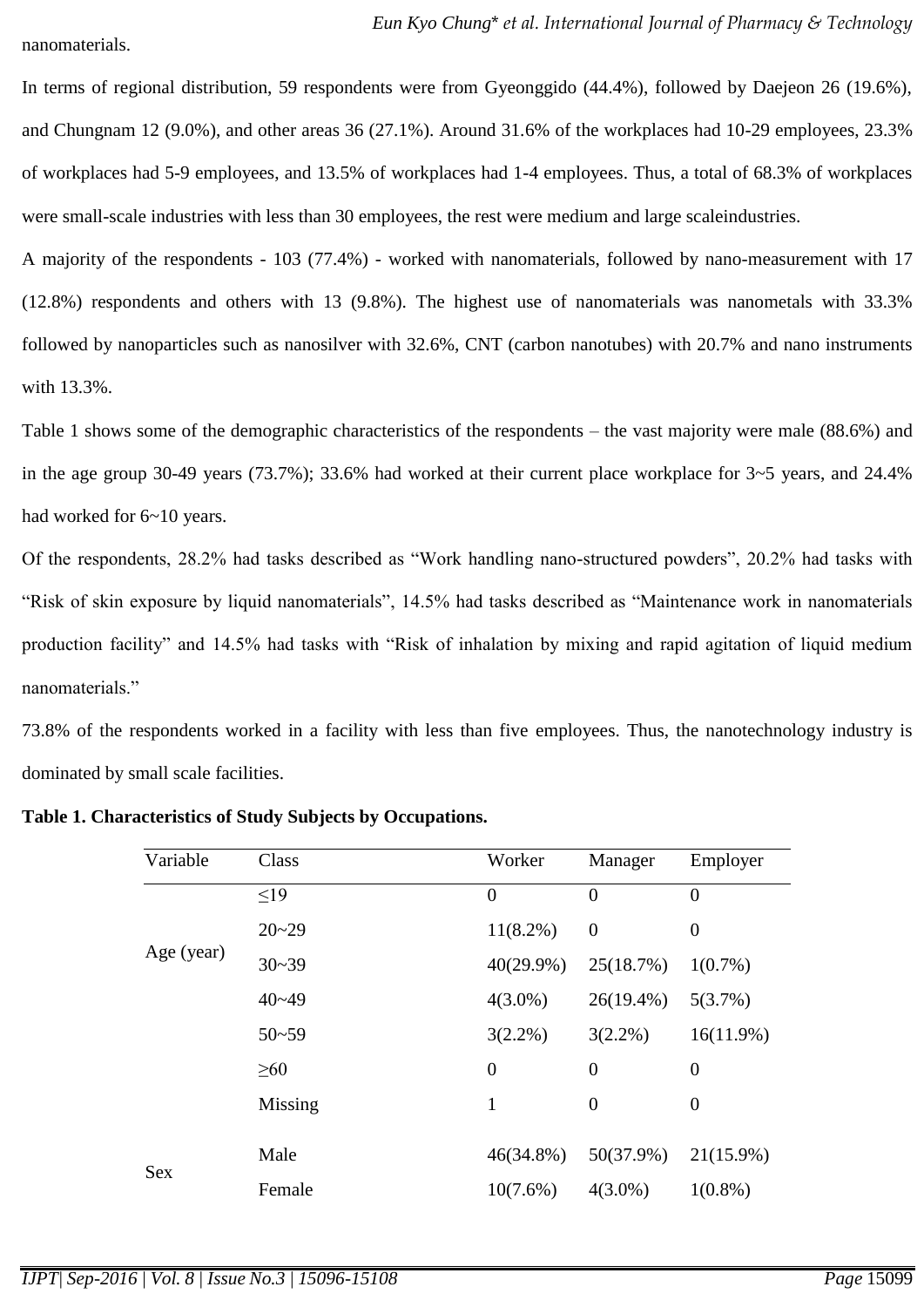|                    | Eun Kyo Chung* et al. International Journal of Pharmacy & Technology                                                    |                |                  |                  |  |  |  |
|--------------------|-------------------------------------------------------------------------------------------------------------------------|----------------|------------------|------------------|--|--|--|
|                    | Missing                                                                                                                 | 3              | $\overline{0}$   | $\boldsymbol{0}$ |  |  |  |
|                    | $\leq1$                                                                                                                 | $12(9.2\%)$    | $1(0.8\%)$       | $\boldsymbol{0}$ |  |  |  |
| Present            | $1 - 2$                                                                                                                 | $17(13.0\%)$   | $4(3.1\%)$       | 3(2.3%)          |  |  |  |
| employment         | $3 - 5$                                                                                                                 | $19(14.5\%)$   | $22(16.8\%)$     | 3(2.3%)          |  |  |  |
| duration           | $6 - 10$                                                                                                                | $8(6.1\%)$     | 20(15.3%)        | $4(3.1\%)$       |  |  |  |
| (year)             | $\geq$ 11                                                                                                               | $1(0.8\%)$     | $6(4.6\%)$       | $11(8.4\%)$      |  |  |  |
|                    | Missing                                                                                                                 | $\overline{2}$ | $\mathbf{1}$     | $\mathbf{1}$     |  |  |  |
|                    | $\leq1$                                                                                                                 | $18(15.0\%)$   | $8(6.7\%)$       | $\boldsymbol{0}$ |  |  |  |
|                    | $1 - 2$                                                                                                                 | $13(10.8\%)$   | 4(3.3%)          | $1(0.8\%)$       |  |  |  |
| Similar work       | $3 - 5$                                                                                                                 | 14(11.7%)      | $9(7.5\%)$       | 3(2.5%)          |  |  |  |
| duration<br>(year) | $6 - 10$                                                                                                                | $5(4.2\%)$     | 16(13.3%)        | 3(2.5%)          |  |  |  |
|                    | $\geq$ 11                                                                                                               | $1(0.8\%)$     | 13(10.8%)        | $12(10.0\%)$     |  |  |  |
|                    | Missing                                                                                                                 | 8              | $\overline{4}$   | 3                |  |  |  |
|                    | 1. Risk of skin exposure by                                                                                             | $10(8.1\%)$    | $11(8.9\%)$      | $4(3.2\%)$       |  |  |  |
| Task               | liquid medium nanomaterials<br>2. Risk of inhalation by<br>mixing and rapid agitation of<br>liquid medium nanomaterials | $9(7.3\%)$     | $6(4.8\%)$       | $3(2.4\%)$       |  |  |  |
|                    | 3. Work forming respiratory<br>nano aerosol                                                                             | $1(0.8\%)$     | $\boldsymbol{0}$ | $\boldsymbol{0}$ |  |  |  |
|                    | 4. Work causing gas type<br>nano particle in an unsealing<br>condition                                                  | $4(3.2\%)$     | $2(1.6\%)$       | $\boldsymbol{0}$ |  |  |  |
|                    | 5. Work handling nano<br>structure powders                                                                              | $15(12.1\%)$   | $12(9.7\%)$      | $8(6.5\%)$       |  |  |  |
|                    | 6. Maintenance work in<br>nanomaterial production<br>facilities                                                         | $8(6.5\%)$     | $8(6.5\%)$       | $2(1.6\%)$       |  |  |  |
|                    | 7. Cleaning of nano particle<br>collecting devices                                                                      | $4(3.2\%)$     | $5(4.0\%)$       | $1(0.8\%)$       |  |  |  |
|                    | 8. Others                                                                                                               | $6(4.8\%)$     | $3(2.4\%)$       | 2(1.6%)          |  |  |  |
|                    | Missing                                                                                                                 | $\overline{2}$ | 5                | $\overline{2}$   |  |  |  |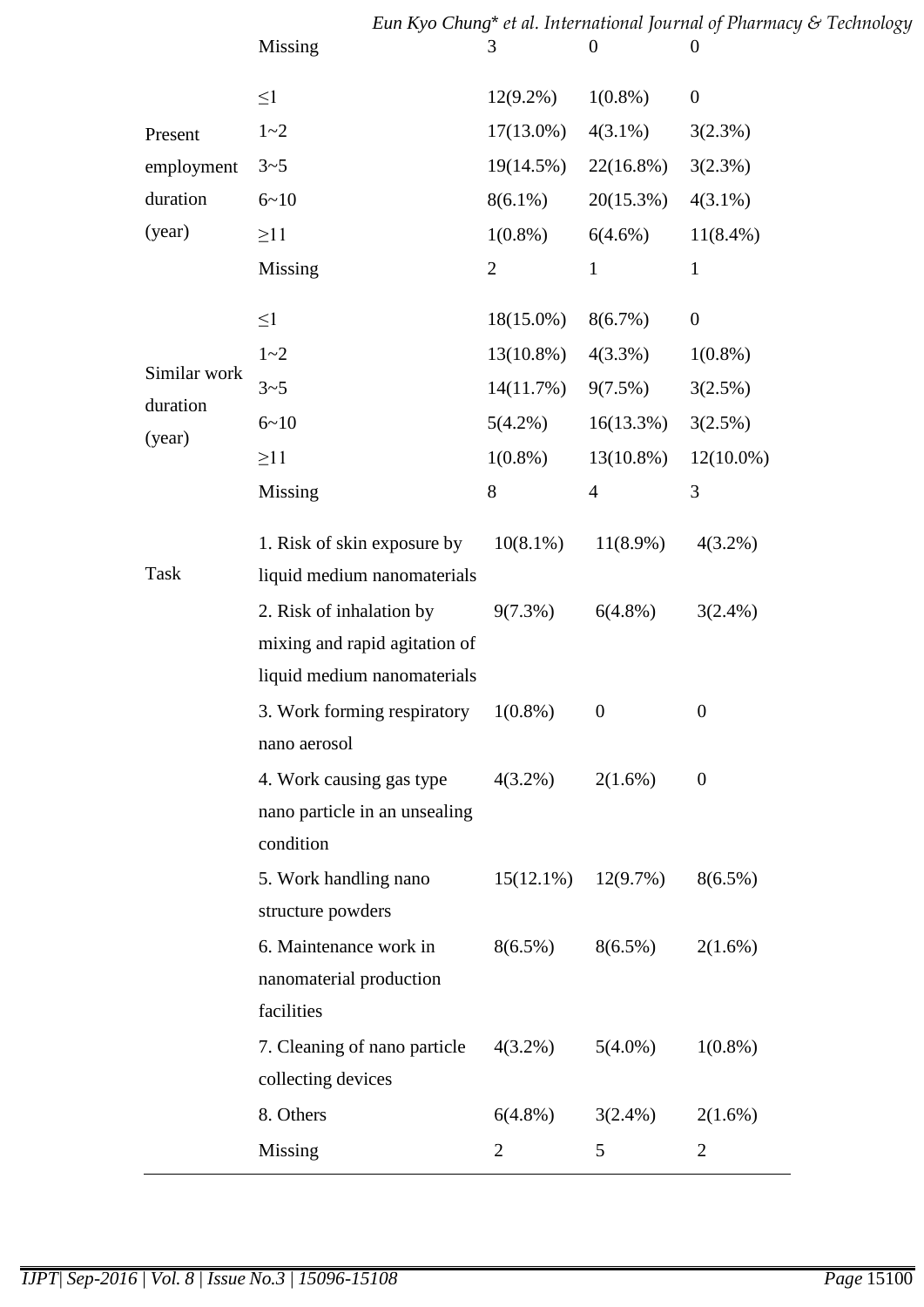### **General understanding of the guideline**

Table 2 shows that for the question on whether there was adequate guidance provided on the "nanomaterials guideline", 48 of the 133 respondents answered "Yes" (36.1%) which is significantly lower than the 85 respondents who said "No"(63.9%).

Thus, it reinforces the need for better promotion of the guideline as well as more meaningful guidance on its use. As for the route of acquiring the information of the guideline, 27.4% of respondents acquired it via training, or during inspection or supervision by related organization, 25.4% via government leaflet, 14.8% via the Internet, and 8.5% via Korean OSHA's leaflet. Questioned if they thought nanomaterials were dangerous, 29.5% "Agreed" or "Strongly Agreed" compared to 36.5% who "Disagreed" or "Strongly Disagreed" and 34.1% answered "Average".

**Table 2. Characteristics of Perceptions of Study Subjects.** 

| Variable                                        | Class                                     | Worker         | Manager                   | Employer       |
|-------------------------------------------------|-------------------------------------------|----------------|---------------------------|----------------|
| Adequate                                        | Yes                                       | 15(11.3%)      | 24(18.0%)                 | $9(6.8\%)$     |
| Guidance on                                     | N <sub>o</sub>                            | 43(32.3%)      | 30(22.6%)                 | $12(9.0\%)$    |
| Guideline                                       | Missing                                   | $\mathbf{1}$   | $\overline{0}$            | $\mathbf{1}$   |
| Dangerous                                       | Strongly agree                            | 3(2.3%)        | $2(1.6\%)$                | $0(0.0\%)$     |
|                                                 | Agree                                     | $16(12.4\%)$   | 14(10.9%)                 | 3(2.3%)        |
|                                                 | Average                                   | 20(15.5%)      | $17(13.2\%)$              | $7(5.4\%)$     |
|                                                 | Disagree                                  | $11(8.5\%)$    | $13(10.1\%)$              | 6(4.7%)        |
|                                                 | Strongly disagree                         | $7(5.4\%)$     | 6(4.7%)                   | $4(3.1\%)$     |
|                                                 | Missing                                   | $\overline{2}$ | $\overline{2}$            | $\overline{2}$ |
| Possible diseases                               | Skin disease                              | $8(6.8\%)$     | $9(7.6\%)$                | $1(0.8\%)$     |
| caused by                                       | Respiratory disease                       | 28(23.7%)      | $30(25.4\%)$              | $11(9.3\%)$    |
| nanomaterials                                   | Circulation system                        | $4(3.4\%)$     | $1(0.8\%)$                | $1(0.8\%)$     |
|                                                 | Endocrine system                          | 2(1.7%)        | $\boldsymbol{0}$          | $\overline{0}$ |
|                                                 | Do not know                               | $11(9.3\%)$    | $8(6.8\%)$                | $4(3.4\%)$     |
|                                                 | Missing                                   | 6              | $\overline{4}$            | 5              |
| Factors influencing Handling amount<br>exposure | nanomaterials                             | $7(5.9\%)$     | $7(5.9\%)$                | $4(3.4\%)$     |
|                                                 | Use and exposure time of<br>nanomaterials |                | $12(10.1\%)$ $12(10.1\%)$ | 3(2.5%)        |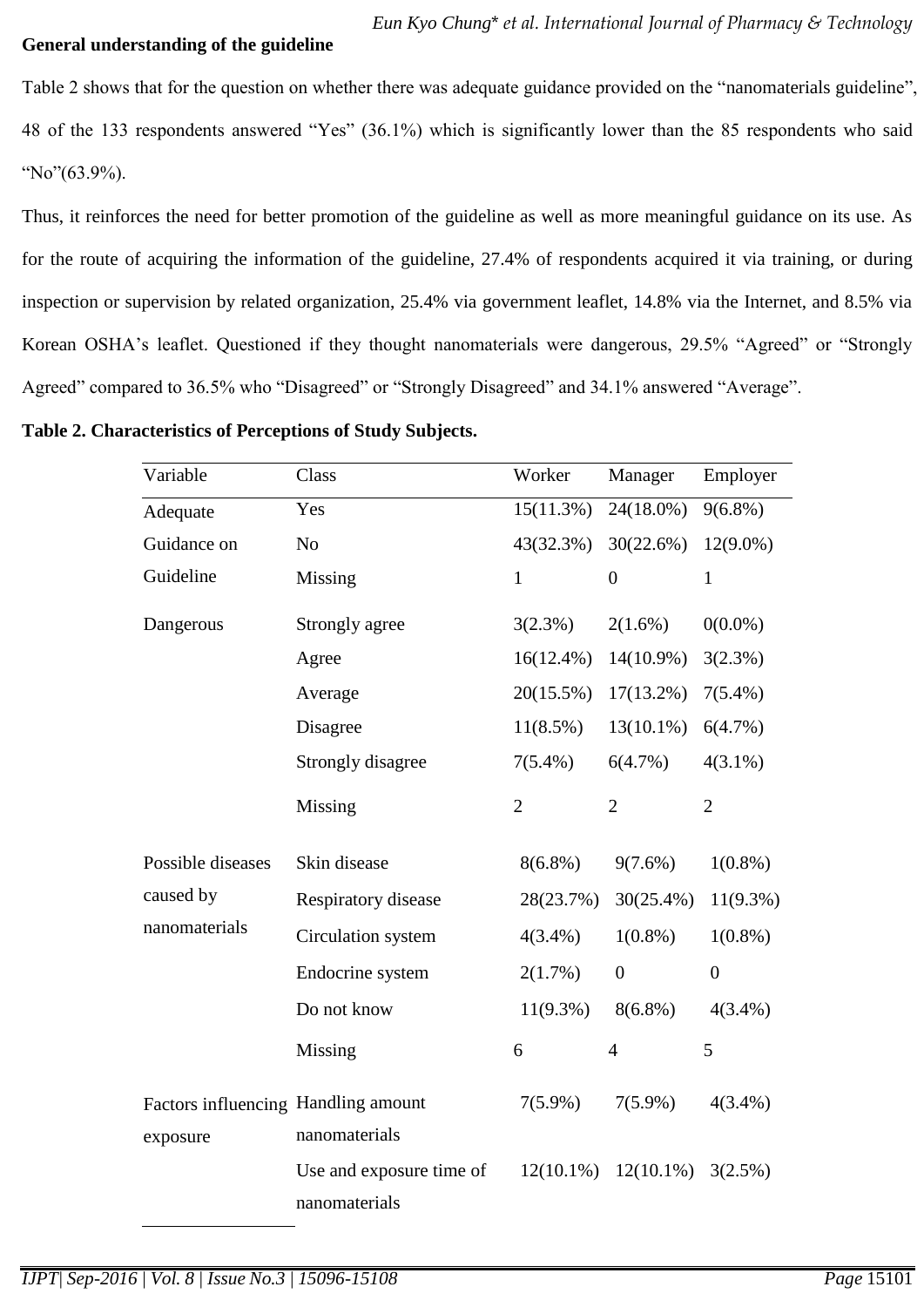|                          |                        |                                     | Eun Kyo Chung* et al. International Journal of Pharmacy & Technology |
|--------------------------|------------------------|-------------------------------------|----------------------------------------------------------------------|
| Concentration of         |                        | $12(10.1\%)$ $10(8.4\%)$ $2(1.7\%)$ |                                                                      |
| nanomaterials in the air |                        |                                     |                                                                      |
| Particle size, type and  | $11(9.2\%)$ $9(7.6\%)$ |                                     | $6(5.0\%)$                                                           |
| cohesion level of        |                        |                                     |                                                                      |
| nanomaterials            |                        |                                     |                                                                      |
| Exposed part of body     | $10(8.4\%)$            | $11(9.2\%)$                         | $4(3.4\%)$                                                           |
| Missing                  |                        | 3                                   | 4                                                                    |
|                          |                        |                                     |                                                                      |

Respiratory disease (cough, asthma, rhinitis etc) was thought to be caused by exposure to nanomaterials by a majority (59.5%) of the respondents, skin disease (eczema, atopy etc) by 17.6%, and smaller percentages for circulatory system and endocrine system diseases. Thus, respiratory disease was considered the most likely disease outcome. Factors perceived as influencing exposures to nanomaterials "Use and exposure time of nanomaterials" (22.7%), "Particle size, type and cohesion level of nanomaterials" (21.8%), "Exposed part of body to nanomaterials" (21.0%), "Concentration of nanomaterials in the air" (20.2%), and "Amount of nanomaterials handled" (15.1%). It shows they understood the relevant exposure factors for nanomaterials relatively well.

In terms of their interest in health and safety during the handling of nanomaterials, 56.1% answered "Very high" or "High", compared to 12.1% who answered "Low" or "Very low". Asked about the frequency of safety and health checklist assessments of nanomaterials, the responses were as follows: 1) Weekly assessment according to checklist (14.0%), 2) Monthly assessment according to checklist (16.3%), 3) Routine assessment with checklist (10.1%), 4) Routine assessment without checklist (44.2%), 5) No intermittent assessment and no checklist (15.5%). Over 80% had routine inspection. The following reasons were provided for not observing the guideline : 1) Ignorance of the guideline (50.4%), 2) To reduce cost (2.4%), 3) Not complying with the Guideline will not lead to any problems (36.2%), 4) Complying with the guideline will be problematic (8.7%), 5) Unrealistic to implement (2.4%), and 6) Others (0.8%).Asked about their intention to consult with experts on this matter, 57.6% of the respondents said "Yes" and 22% said "No".

## **Vulnerable group and risk factor on the guideline**

The sizes of the enterprises were classified on the basis of the number of employees as small (5-49), medium (50-499) and large (> 500). There was no clear difference in the awareness level of the guideline by size of workplaces. However, the larger enterprises tended to have higher rates of awareness of the guideline (Table 3).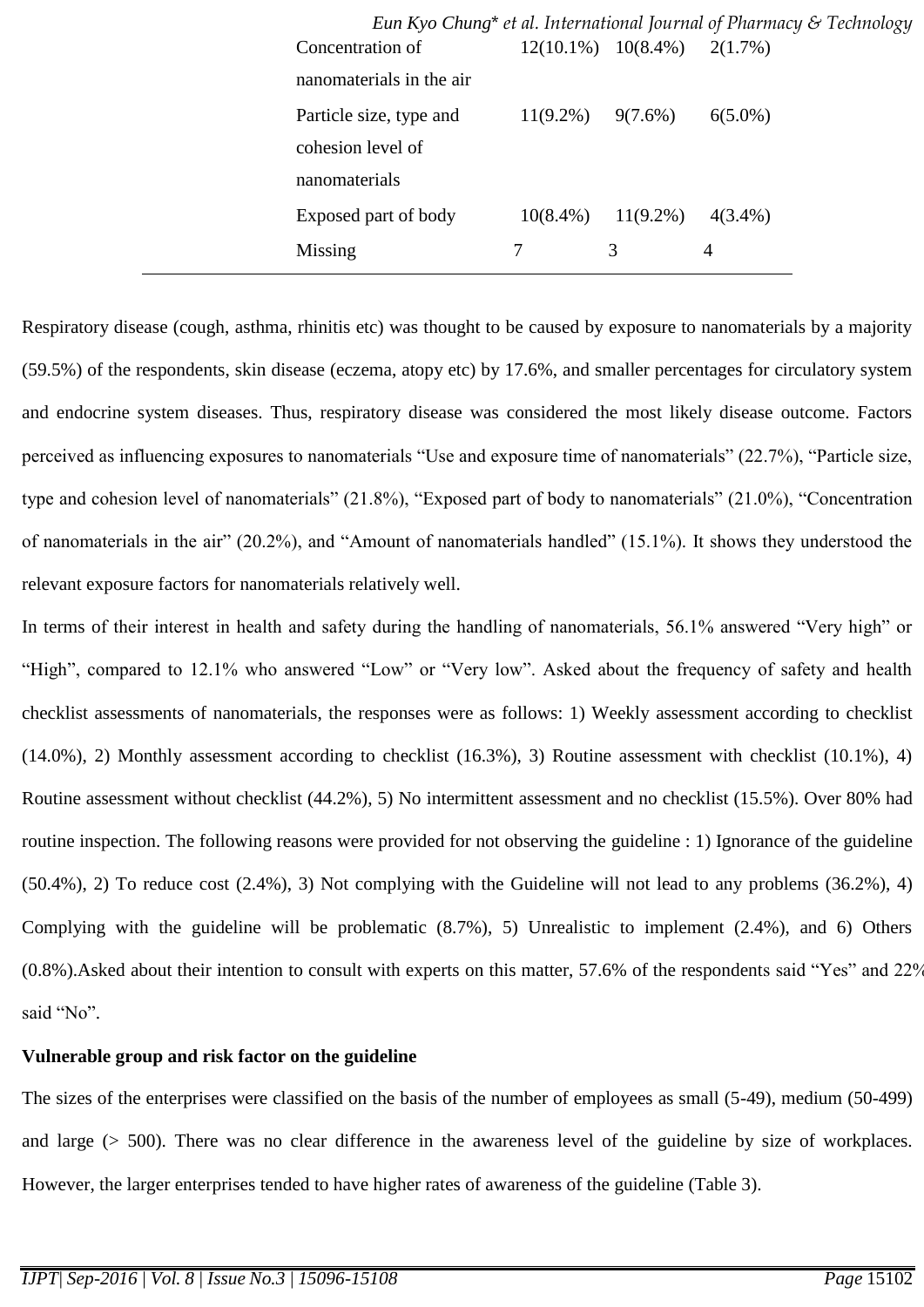|            | No. of<br>employees   | Yes              | N <sub>o</sub>   | Rates | Odds<br>ratio    | lower                    | upper                    |
|------------|-----------------------|------------------|------------------|-------|------------------|--------------------------|--------------------------|
| Company    | $1-4$                 | 5                | $\tau$           | 41.7% |                  |                          |                          |
| size       | $5-49$                | $\overline{7}$   | 19               | 26.9% | 0.52             | 0.10                     | 2.57                     |
|            | 50-499                | 3                | 3                | 50.0% | 1.40             | 0.17                     | 11.38                    |
|            | $\geq 500$            | 5                | $\overline{4}$   | 55.6% | 1.75             | 0.27                     | 11.54                    |
|            | Kind                  | Yes              | N <sub>o</sub>   | Rates | Odds<br>ratio    | lower                    | upper                    |
|            | Reference<br>category | $\overline{2}$   | 28               | 8.0%  |                  |                          |                          |
| Nano       | Nanomaterials         | 44               | 62               | 41.5% | 9.94             | 2.25                     | 43.90                    |
| technology | Nanoprocess           | $\boldsymbol{0}$ | $\overline{4}$   | 0.0%  | $\boldsymbol{0}$ | $\overline{a}$           |                          |
|            | Nano<br>measurement   | $\mathbf{1}$     | 16               | 5.9%  | 0.88             | 0.07                     | 10.43                    |
|            | Nano element          | $\boldsymbol{0}$ | $\boldsymbol{0}$ | 0.0%  | $\boldsymbol{0}$ |                          |                          |
|            | Nano bio              | $\boldsymbol{0}$ | $\mathbf{1}$     | 0.0%  | $\boldsymbol{0}$ |                          |                          |
|            | Type of work          | Yes              | N <sub>o</sub>   | Rates | Odds<br>ratio    | lower                    | upper                    |
| Nano       | Reference<br>category | 15               | 49               | 23.4% |                  |                          |                          |
| work       | Nano<br>manufacture   | 31               | 36               | 46.3% | 2.81             | 1.33                     | 5.97                     |
|            | Nano use              | 22               | 34               | 39.3% | 2.11             | 0.96                     | 4.65                     |
|            | Other                 | 3                | 23               | 11.5% | 0.43             | 0.11                     | 1.62                     |
|            | Year                  | Yes              | No               | Rates | Odds<br>ratio    | lower                    | upper                    |
| Similar    | $\leq$ 1              | $\overline{2}$   | 21               | 8.7%  | $\frac{1}{2}$    | $\overline{\phantom{0}}$ | $\overline{\phantom{0}}$ |
| work       | $1 - 2$               | 5                | 5                | 50.0% | 10.50            | 1.56                     | 70.76                    |
| duration   | $3 - 5$               | 10               | 14               | 41.7% | 7.50             | 1.42                     | 39.52                    |
|            | $6 - 10$              | 14               | 9                | 60.9% | 16.33            | 3.06                     | 87.18                    |
|            | >10                   | $\tau$           | 18               | 28.0% | 4.08             | 0.75                     | 22.19                    |
| employment | Title                 | know             | do not           | Rates | Odds             | lower                    | upper                    |
|            |                       |                  |                  |       |                  |                          |                          |

# **Table 3. Awareness level of the Guideline.**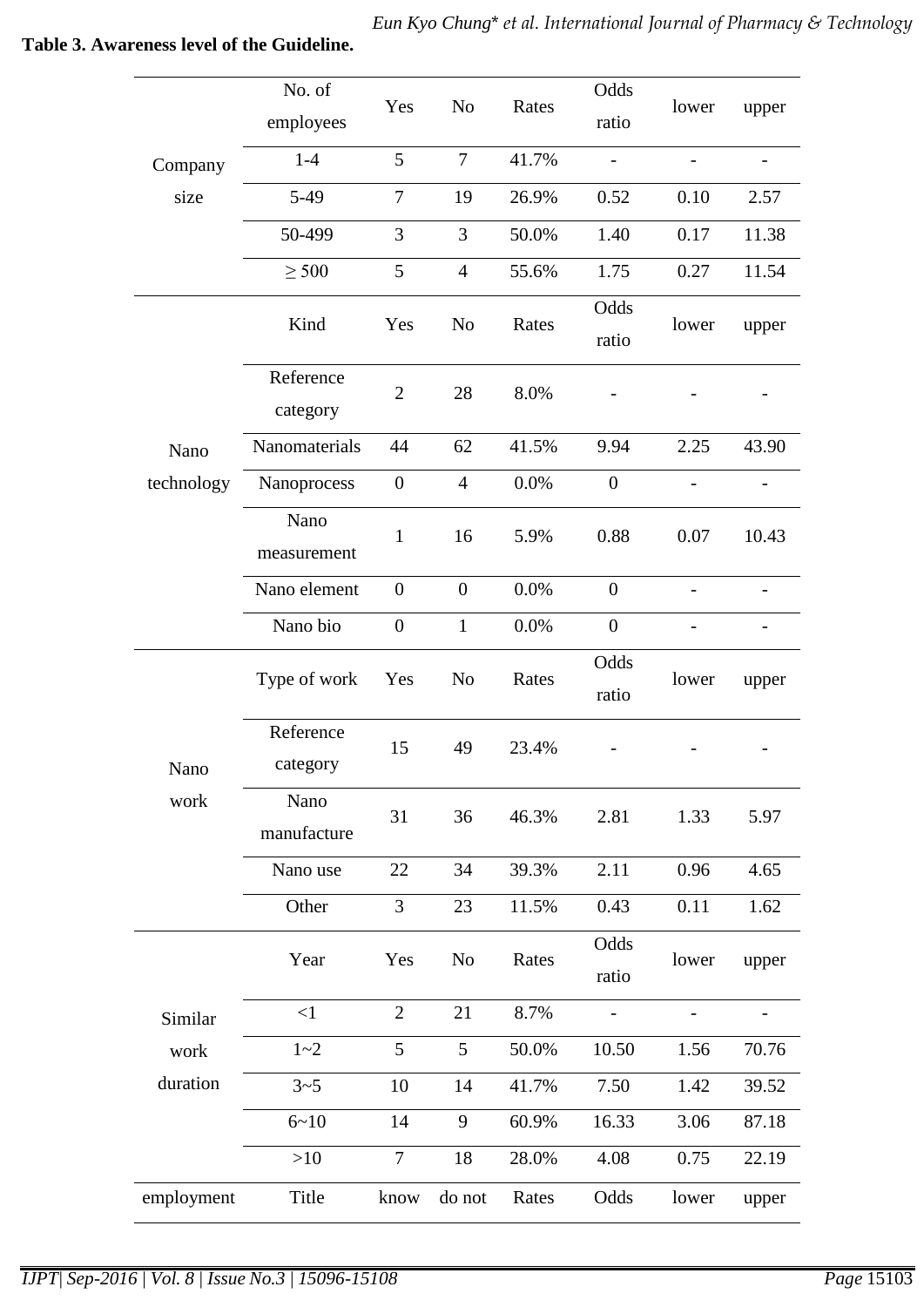|          |          |          |      |       | Lan Ryo Chang - et al. International fournation of Frammacy & Feemolog |                          |                          |
|----------|----------|----------|------|-------|------------------------------------------------------------------------|--------------------------|--------------------------|
| position |          | well     | know |       | ratio                                                                  |                          |                          |
|          | Employee | $\sim$ 1 | 14   | 6.7%  | $\overline{\phantom{a}}$                                               | $\overline{\phantom{a}}$ | $\overline{\phantom{0}}$ |
|          | Manager  |          | 9 13 | 40.9% | 9.69                                                                   | 1.07                     | 87.44                    |
|          | Owner    |          | 4    |       | 55.6% 17.50                                                            | 1.56                     | 196.33                   |
|          |          |          |      |       |                                                                        |                          |                          |

*Eun Kyo Chung*\* *et al. International Journal of Pharmacy & Technology*

As for the awareness level of the guideline by types of nano technology, among those answered 'nanomaterials' workplaces had 41.5% of awareness rate at logit regression analysis, which is 10 times higher than reference category (OR=9.94, 95% CI 2.25~43.90)(OR:Odd Ratio). The reference category means non-nano technology. This result seems to be caused by the fact that 'nanomaterial' is the main area of nano treatment. As for the evaluation of awareness level of the guideline in either manufacturing or using nanomaterials, the rate of nanomaterials manufacturing place was 46.3% which was 3 times higher than reference category, which is non-nano work( $OR = 2.81$ , 95% CI 1.33~5.97). This demonstrates manufacturing places of nanomaterials had higher awareness level of safety and health than nanomaterial using places. As for the awareness level by years in similar work, the rate for experience of  $1~2$  years was 50.0%, that of  $3~5$  years was 41.7%, that of  $6~10$  years was 60.9% and that of 11 years and more was 28.0%. Thus, compared with less than one year, it had about 10 times, 7 times, 16 times and 4 times higher awareness levels using logit regression analysis. This suggests that higher experience leads to higher awareness levels of theguideline. Except for those working more than 11 years, all other cases were statistically significant (95% CI 1.42~87.18).

## **Education and consulting participation rate**

As for the intention of accepting consulting support from experts for issues such as nanomaterials exposure evaluation, larger enterprises tended to have lower intention of seeking consultation. While this may be read as small enterprises wished more consulting or education, it was not statistically significant(95% CI 0.10~2.57). As for evaluation by types of nano technology, 'nanomaterial area' which was related to nanomaterials had lower participation on the consulting support. While the awareness level of nanomaterials was higher because every area treating nanomaterials belonged to 'nanomaterial', the rate of seeking consultation was lower, but it was not statistically significant. As for the consultation seeking by employmentposition(Table 4), based on employees, managers had a rate of 65.4% which was 2.2 times higher than employees and statistically significant (95% CI 1.04~4.82). Those with longer employment duration tended to have lower rates of seeking consultation, but it was not statistically significant(95% CI 0.75~22.19). It seems those with longer experience with nanomaterials tended not to seek consultation assistance.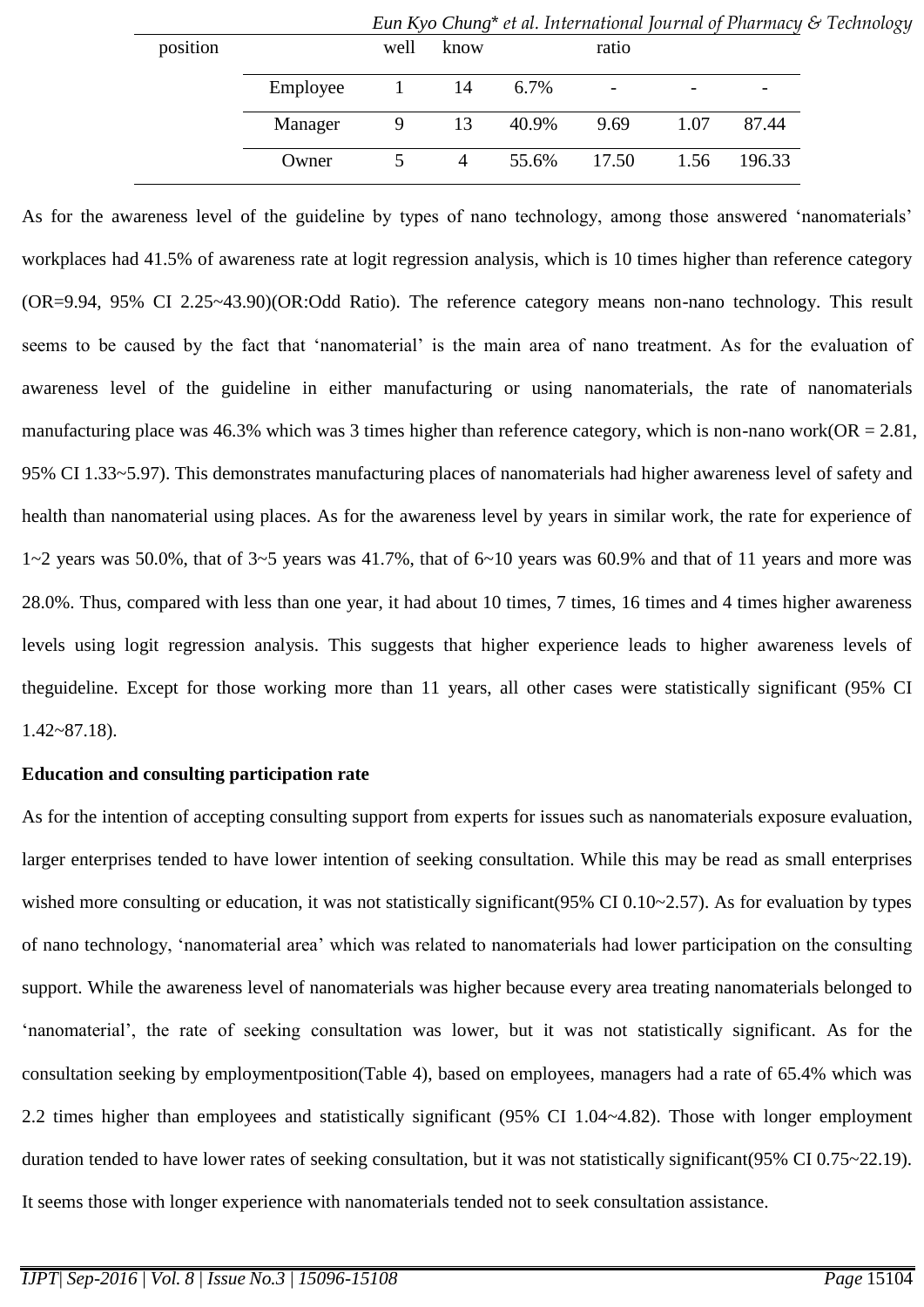## *Eun Kyo Chung*\* *et al. International Journal of Pharmacy & Technology* **Table 4.Consulting participation level of the Guideline by employment position.**

| Title    | Consulting<br>participation |                | Rates | Odds<br>ratio | lower | upper |
|----------|-----------------------------|----------------|-------|---------------|-------|-------|
|          | Yes                         | N <sub>0</sub> |       |               |       |       |
| Employee | 27                          | 32             | 45.8% |               |       |       |
| Manager  | 34                          | 18             | 65.4% | 2.24          | 1.04  | 4.82  |
| Employer | 13                          | 9              | 59.1% | 1.71          | 0.64  | 4.62  |

## **Awareness level of the health effects of nanomaterials**

The level of the understanding of the guideline for managers and owners were 40.9% and 55.6% respectively which were about 9~17 times higher than employees (95% CI 1.07~196.33)(Table 5). There were significant differences in the awareness level of health effects of nanoparticle exposures by workplace size. The levels of awareness were 8 to 48 times greater than for very small scale facilities. However, the awareness levels decreased for very large facilities. Awareness levels were much greater in manufacturing workplaces than in other types of workplaces. Managers had much greater awareness levels than owners and employees.

## **Table 5.Awareness level about the health effects of nanomaterials.**

|            | No. of         | is             | is not         | Rates | Odds  | lower |        |
|------------|----------------|----------------|----------------|-------|-------|-------|--------|
|            | employees      | dangerous      | dangerous      |       | ratio |       | upper  |
|            | $1 - 4$        | $\overline{2}$ | 16             | 11.1% |       |       |        |
|            | $5-9$          | 10             | 20             | 33.3% | 4.00  | 0.76  | 20.92  |
| Company    | $10-29$        | 6              | 33             | 15.4% | 1.45  | 0.26  | 8.03   |
| size       | 30-49          | $\overline{4}$ | $\overline{2}$ | 66.7% | 16.00 | 1.69  | 151.12 |
|            | 50-99          | 6              | $\mathbf{1}$   | 85.7% | 48.00 | 3.65  | 631.79 |
|            | 100-299        | 5              | 5              | 50.0% | 8.00  | 1.17  | 54.73  |
|            | 300-499        | $\mathbf{1}$   | $\mathbf{1}$   | 50.0% | 8.00  | 0.35  | 184.38 |
|            | 500-999        | $\overline{0}$ | 5              | 0.0%  | 0.00  |       |        |
|            | 1000 or more   | 3              | $\overline{7}$ | 30.0% | 3.43  | 0.47  | 25.27  |
|            | Item           | is             | is not         | Rates | Odds  | lower | upper  |
| Nano       |                | dangerous      | dangerous      |       | ratio |       |        |
| technology | Reference      | $\overline{2}$ | 23             | 8.0%  |       |       |        |
|            | category       |                |                |       |       |       |        |
|            | Nano materials | 35             | 67             | 34.3% | 6.01  | 1.34  | 26.97  |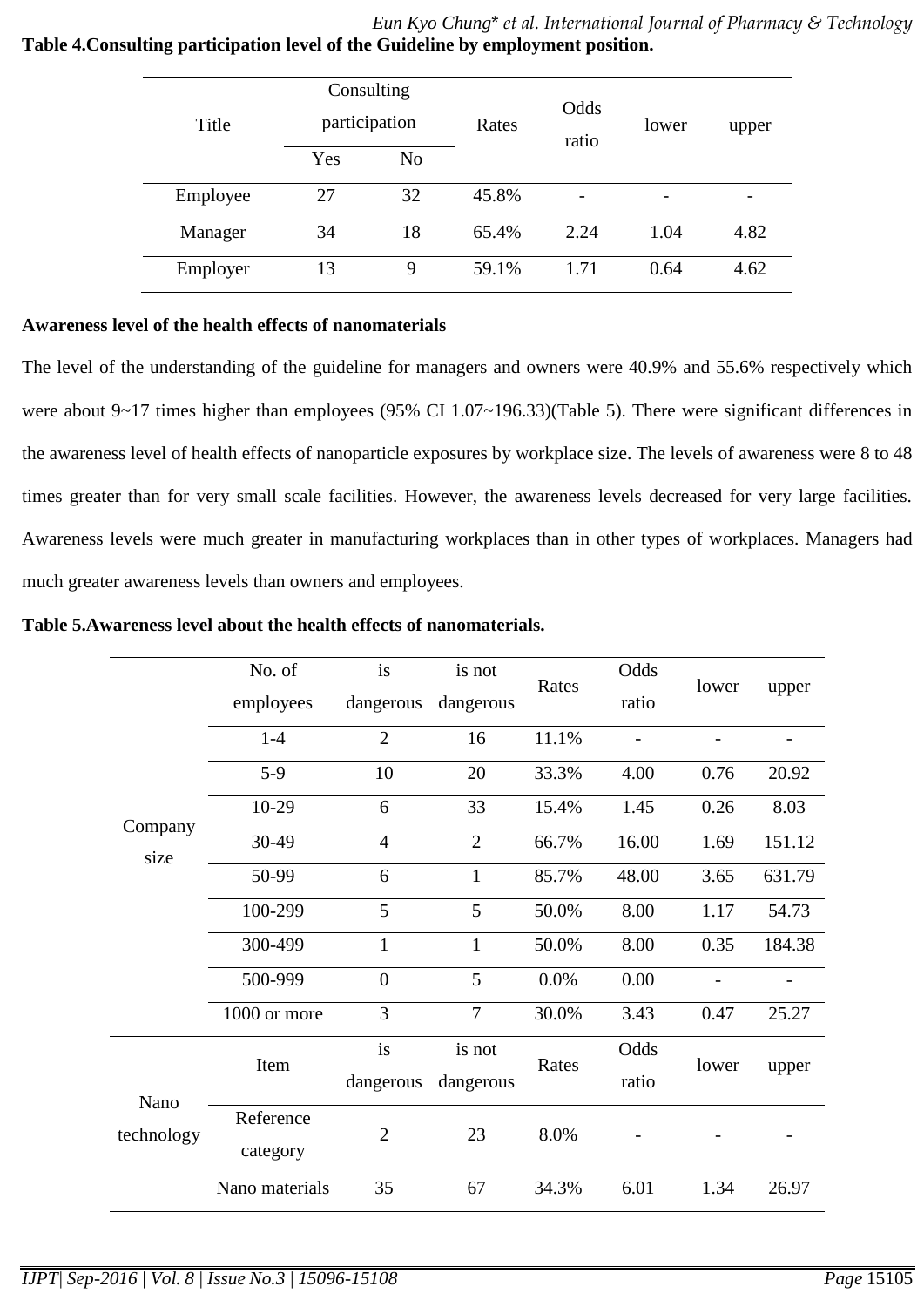|              | Nano<br>measurement | $\mathbf{1}$   | 16           | 5.9%  | 0.72  | 0.06  | 8.62   |  |
|--------------|---------------------|----------------|--------------|-------|-------|-------|--------|--|
|              | No response         | $\mathbf{1}$   | 6            | 14.3% | 1.92  | 0.15  | 24.87  |  |
|              |                     | is             | is not       | Rates | Odds  |       |        |  |
|              | Type                | dangerous      | dangerous    |       | ratio | lower | upper  |  |
|              | Reference           | 10             | 53           | 15.9% |       |       |        |  |
| Nano<br>work | category            |                |              |       |       |       |        |  |
|              | Nano                | 27             | 37           | 42.2% | 3.87  | 1.67  | 8.94   |  |
|              | manufacture         |                |              |       |       |       |        |  |
|              | Nano use            | 18             | 38           | 32.1% | 2.51  | 1.04  | 6.04   |  |
|              | No response         | $\mathbf{1}$   | 24           | 4.0%  | 0.22  | 0.03  | 1.82   |  |
|              | Item                | is             | is not       | Rates | Odds  | lower | upper  |  |
|              |                     | dangerous      | dangerous    |       | ratio |       |        |  |
|              | Reference           | 8              | 54           | 12.9% |       |       |        |  |
|              | category            |                |              |       |       |       |        |  |
|              | Respiratory         | 29             | 36           | 44.6% | 5.44  | 2.24  | 13.23  |  |
| Disease      | disease             |                |              |       |       |       |        |  |
|              | Circulatory         | $\overline{2}$ | $\mathbf{1}$ | 66.7% | 13.50 | 1.09  | 166.57 |  |
|              | disease             |                |              |       |       |       |        |  |
|              | Endocrine           | $\overline{4}$ | 3            | 57.1% | 9.00  | 1.69  | 47.86  |  |
|              | system              |                |              |       |       |       |        |  |
|              | Skin disease        | 6              | 10           | 37.5% | 4.05  | 1.15  | 14.21  |  |
|              | Don't know          | $\overline{4}$ | 30           | 11.8% | 0.90  | 0.25  | 3.24   |  |
|              |                     |                |              |       |       |       |        |  |

The terminology in thid study can define as follows ; Perception is the [ability](http://www.oxforddictionaries.com/definition/english/%20%20%20%20%20%20%20%20%20%20%20%20http:/www.oxforddictionaries.com/definition/english/ability) to [see,](http://www.oxforddictionaries.com/definition/english/%20%20%20%20%20%20%20%20%20%20%20%20http:/www.oxforddictionaries.com/definition/english/see#see) [hear,](http://www.oxforddictionaries.com/definition/english/%20%20%20%20%20%20%20%20%20%20%20%20http:/www.oxforddictionaries.com/definition/english/hear) or [becomeaware](http://www.oxforddictionaries.com/definition/english/%20%20%20%20%20%20%20%20%20%20%20%20http:/www.oxforddictionaries.com/definition/english/become) of something through the [senses.](http://www.oxforddictionaries.com/definition/english/%20%20%20%20%20%20%20%20%20%20%20%20http:/www.oxforddictionaries.com/definition/english/sense) Awareness isthe [knowledge](http://www.oxforddictionaries.com/definition/english/%20%20%20%20%20%20%20%20%20%20%20%20http:/www.oxforddictionaries.com/definition/english/knowledge) or [perception](http://www.oxforddictionaries.com/definition/english/%20%20%20%20%20%20%20%20%20%20%20%20http:/www.oxforddictionaries.com/definition/english/perception) of a [situation](http://www.oxforddictionaries.com/definition/english/%20%20%20%20%20%20%20%20%20%20%20%20http:/www.oxforddictionaries.com/definition/english/situation) or [fact.](http://www.oxforddictionaries.com/definition/english/%20%20%20%20%20%20%20%20%20%20%20%20http:/www.oxforddictionaries.com/definition/english/fact) Understanding isthe [ability](http://www.oxforddictionaries.com/definition/english/%20%20%20%20%20%20%20%20%20%20%20%20http:/www.oxforddictionaries.com/definition/english/ability) to [understand](http://www.oxforddictionaries.com/definition/english/%20%20%20%20%20%20%20%20%20%20%20%20http:/www.oxforddictionaries.com/definition/english/understand) something; [comprehension.](http://www.oxforddictionaries.com/definition/english/%20%20%20%20%20%20%20%20%20%20%20%20http:/www.oxforddictionaries.com/definition/english/comprehension) Andattitudeis [asettled](http://www.oxforddictionaries.com/definition/english/%20%20%20%20%20%20%20%20%20%20%20%20http:/www.oxforddictionaries.com/definition/english/settle#settle) way of thinking or [feeling](http://www.oxforddictionaries.com/definition/english/%20%20%20%20%20%20%20%20%20%20%20%20http:/www.oxforddictionaries.com/definition/english/feel) about something in [Oxford](http://www.oxforddictionaries.com/account/subscribe)  [dictionaries.](http://www.oxforddictionaries.com/account/subscribe)

Twenty-six companies (65%) of 41 companies that produced engineered nanomaterials indicated that they did not perform any risk assessment of their nanomaterials and 13 companies (32.5%) performed risk assessments sometimes or always. Helland et al, (2008) recommended the development of risk and safety decision frameworks in industry to ensure that the potential risks of engineered nanomaterials are managed appropriately [8, 9].

This study revealed that perceptions of nanotechnology health and safety were affected by factors such as years of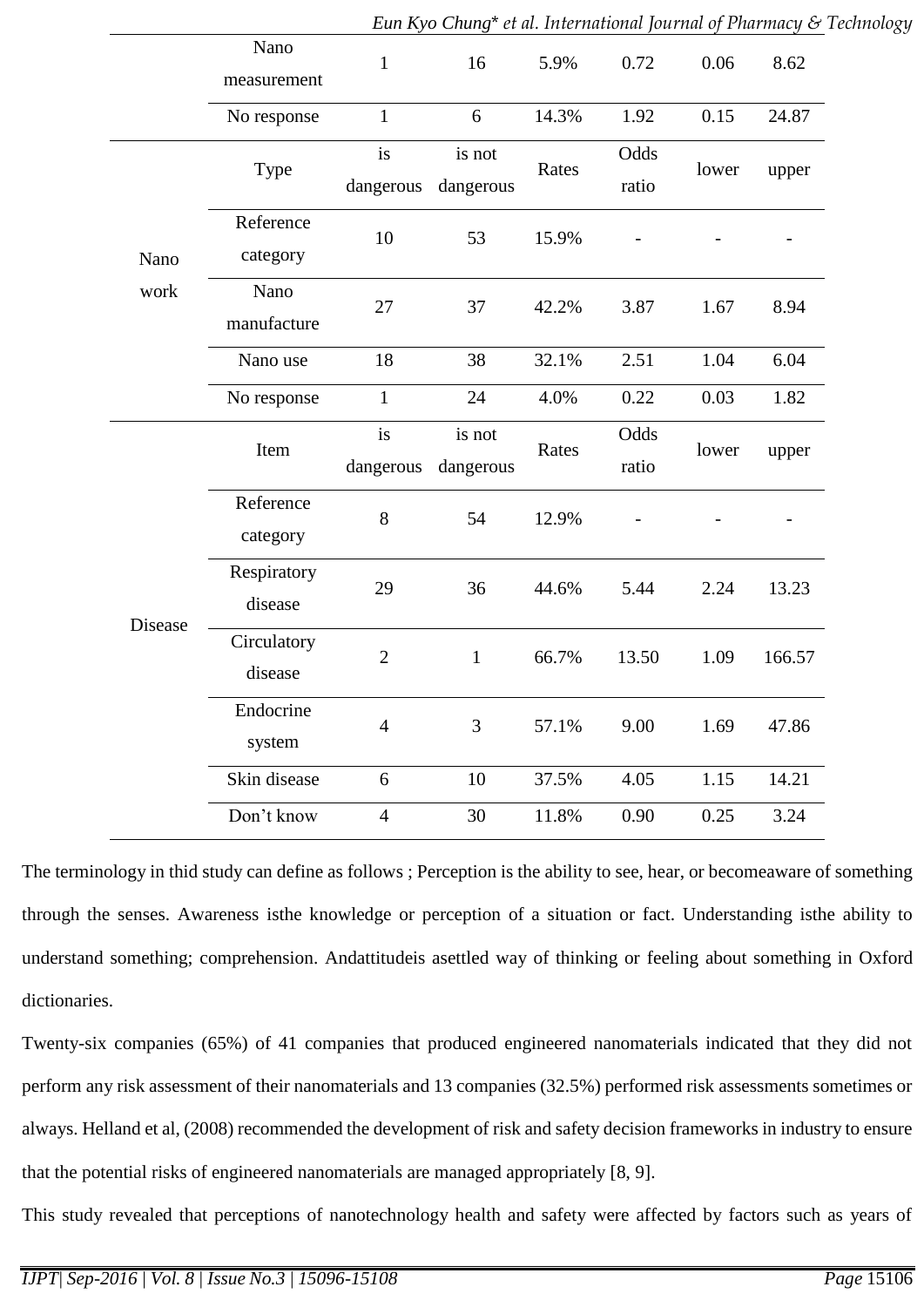*Eun Kyo Chung*\* *et al. International Journal of Pharmacy & Technology* employment, use of safety and health checklists, and consulting or training by government, but not by factors such as job category, sex, age, harmful effects, and company's level of interest on safety and health.

Only  $\sim$ 34% of the respondents were aware of the guidelinepublished by Korea. Only  $\sim$ 36% of the respondents felt that the guideline provided useful guidance. The awareness levels of managers and owners on the Technical Guideline were twice higher than workers. The understanding levels of the Technical Guideline for managers and owners were 40.9% and 55.6% respectively and they were ~9 to ~17 times more likely than employees to have better understanding. Companies manufacturing nanomaterials had 3 times higher awareness than companies using nanomaterials.

### **Conclusions**

This survey showed that the awareness of the workers (employees) of the risks of nanomaterials is not high compared with the awareness levels of managers and owners. The difference between these groups can potentially be an obstacle to improving health and safety issues relating to nanomaterials, as well as imroving compliance.

These results underline the need to consider the perception of workers about nanomaterials and its potential risks, and provide accurate and objective information about the potential hazards of nanomaterials. It is necessary to provide training and education to reinforce accurate understanding of the Technical Guideline and thus fill the gap between the accurate information delivery and the understanding level of the contents of the Technical Guideline.

There is also a need to increase the types of industries in which such training and education needs to be provided. Since managers report a better understanding than employees of the Technical Guideline, the training needs to also focus on employees. The results reinforce the need for better promotion of the Technical Guideline as well as more meaningful guidance on its use.

### **Acknowledgments**

This study was supported by the intramural research fund of the Occupational Safety and Health Research Institute (OSHRI), Korea Occupational Safety and Health Agency (KOSHA).

## **References**

- 1. Binder AR, Cacciatore MA, Scheufele DA, Shaw BR and Corley EA, Measuring risks/benefits perceptions of emergingtechnologies and their potential impact on communication ofpublic opinion toward science. Public Understanding of Science.2012; 21: 830-847.
- 2. Michael Siegrist, Carmen Keller, Hans Kastenholz, Silvia Frey, and Arnim Wiek, Laypeople's and Experts' Perception of Nanotechnology Hazards. Risk Analysis. 2007; 27(1) : 59–69.